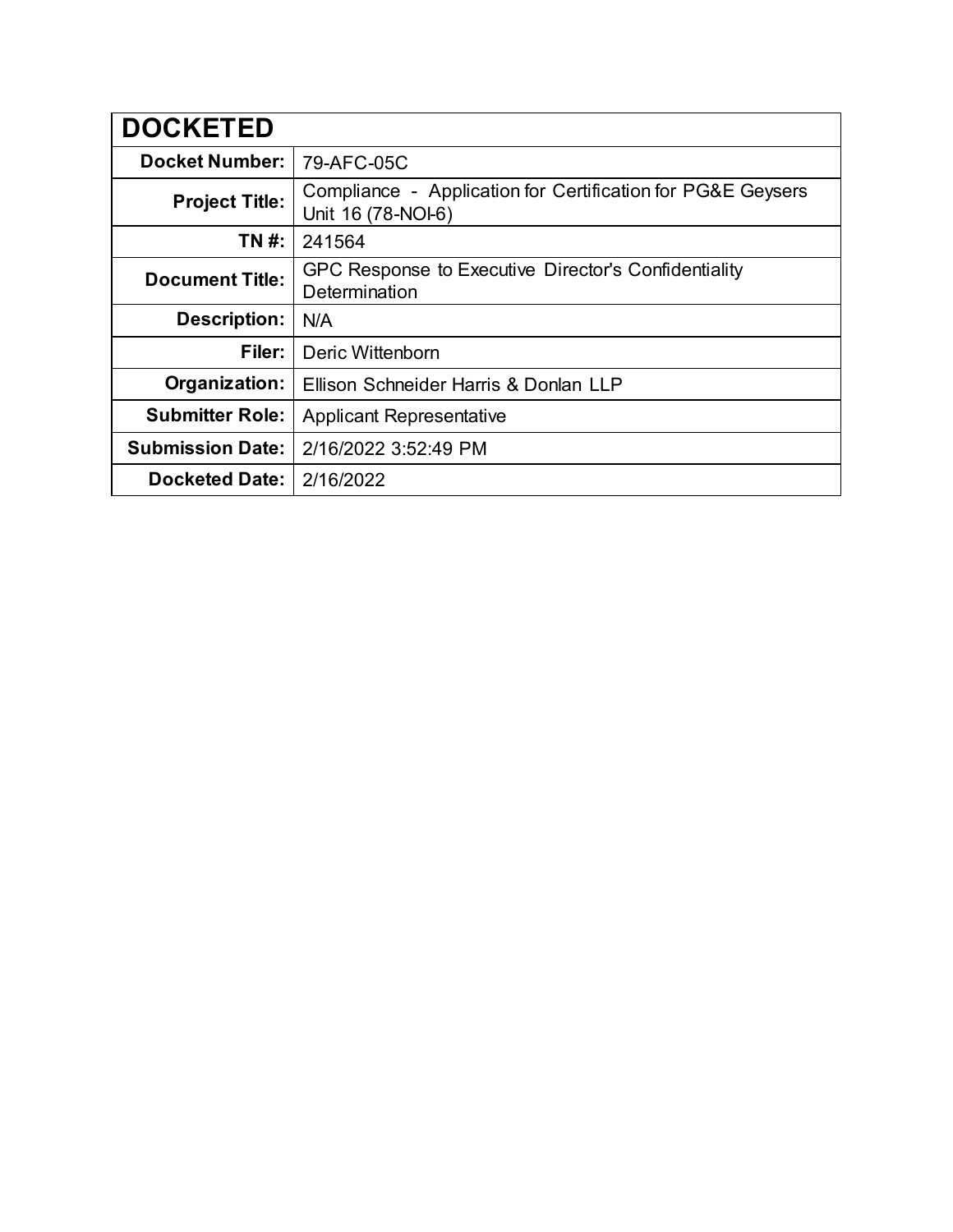

**Jeffery D. Harris** [jdh@eslawfirm.com](mailto:jdh@eslawfirm.com)

February 16, 2022

## *E-Filed*

Drew Bohan Executive Director California Energy Commission 1516 Ninth Street, MS-2000 Sacramento, CA 95814

## **RE: Response to Executive Director's February 2, 2022 Letter Providing Determinations on Prior Geysers Power Company Applications for Confidential Designation (Geysers Unit 3, Sonoma (80-AFC-1C); Geysers Unit 16, Quicksilver (79-AFC-5C); Geysers Unit 17, Lakeview (79-AFC-1C); Geysers Unit 18, Socrates (79-AFC-3C); Geysers Unit 19, Calistoga (81-AFC-1C); Geysers Unit 20, Grant (82-AFC-1C)).**

Dear Mr. Bohan:

Geysers Power Company, LLC ("GPC"), the owner and operator of the above listed facilities ("Geysers facilities"), has reviewed the determinations on the confidentiality designations of certain documents and compliance submissions provided in your February 2, 2022 letter (the "Determination"). The Determination provides valuable guidance on the Energy Commission's new approach to such filings.

Three categories of records are granted confidential designation on the terms set forth in the Determination: (1) "BOD Records of Existing and New Systems"; (2) the monthly recommissioning report appendices; and (3) the more recent fire protection system inspection, testing, and maintenance ("ITM") records. We appreciate the clarity of these determinations, and have no concerns.

With respect to the fourth category of documents described in the Determination as "Historic Records of Systems Replaced or Removed" or, more generally, as "historic documents," we understand that these documents, dated 2018 and prior, were not granted confidential designation.

As a threshold matter, the Determination does not identify with specificity the documents provided to the Commission that are covered by this fourth category. We understand that such a cataloguing may be difficult to make public without disclosing protected information, so we accept the general nature of the description of these as historic documents.